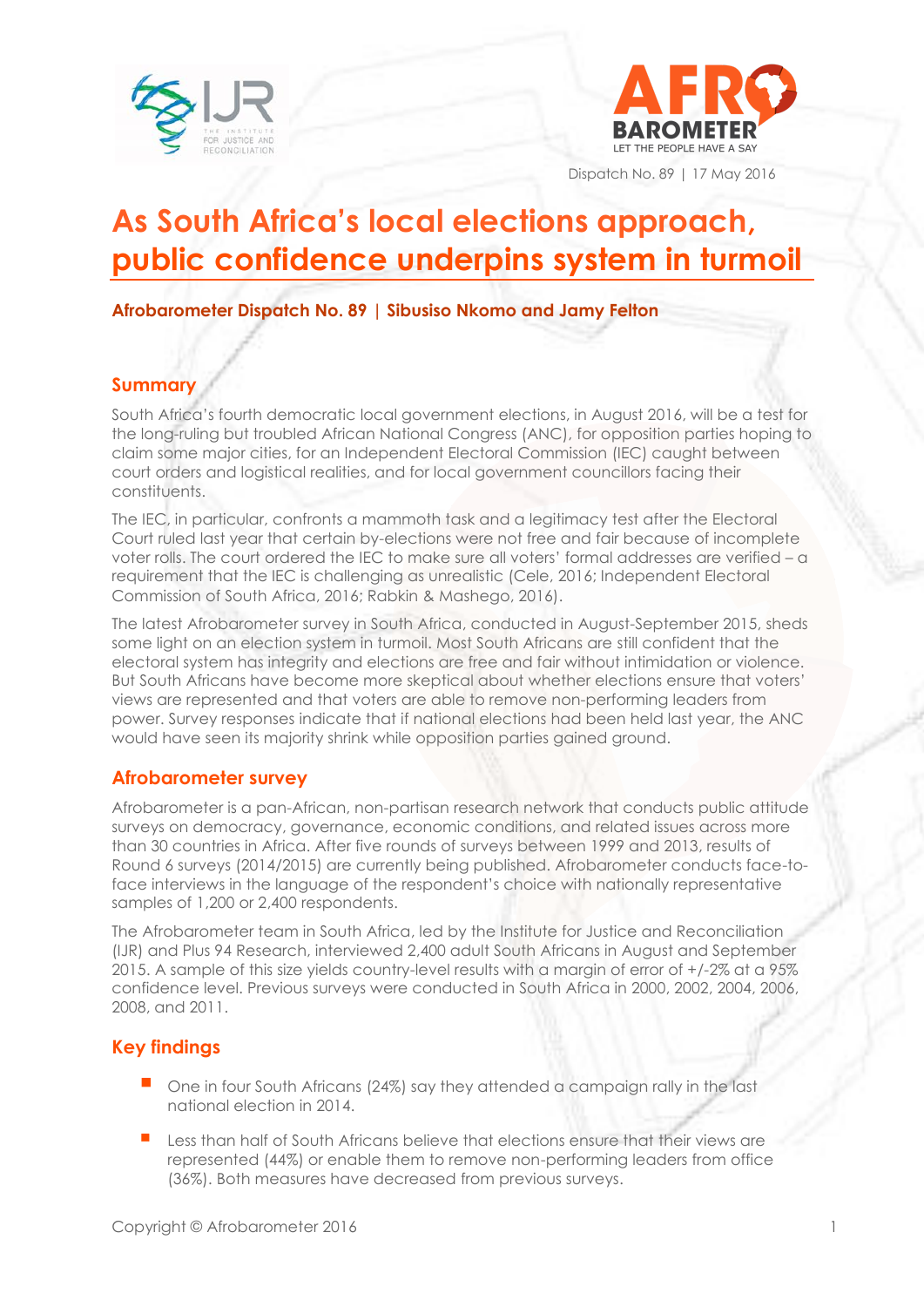

- Seven in 10 respondents (72%) say that elections in South Africa are "completely free and fair" or "free and fair, but with minor problems." Two-thirds say that elections guarantee they have genuine choices (68%) and that votes are "often" or "always" counted fairly (66%).
- Less than one in six South Africans say that elections are "always" or "often" marred by opposition parties being prevented from running (16%) or voters being threatened (13%).
- In a hypothetical national election in August-September 2015, 48% of respondents say they would vote for the ANC and 32% for opposition parties.
- Six of 10 South Africans (61%) disapprove of the way their local government councillors did their jobs over the previous 12 months.
- Support for the idea that it is voters' responsibility to make sure that councillors do their job is still a minority view (28%) but has doubled since 2008.

#### **Voter engagement**

Putnam (1993, 1995) emphasizes the importance of political participation and an active civil society in ensuring that democracies become consolidated. Given that South Africa is a young democracy in which civic engagement was strongly encouraged and the local electoral system uses a form of direct representation, we may expect political participation, in the form of attending rallies, campaigning, and voting, to be relatively high.

But voting appears to be on the decline. Schulz-Herzenberg (2014) found that the turnout of registered voters in the 2014 elections was 73%, a decline of 4 percentage points from the two previous elections. When turnout is examined as a proportion of the eligible voting-age population, the figures confirm a decline in participation from 86% in 1994 to 72% in 1999, 58% in 2004, 60% in 2009, and 57% in 2014.

During the campaign for the May 2014 national elections, one-quarter (24%) of South Africans attended a campaign rally, and 18% attended a campaign meeting, according to 2015 survey findings. One in 10 (11%) say they persuaded others to vote for a candidate or party, up from 7% reported in the 2011 survey, and 7% say they worked for a candidate or party (Figure 1).

#### **Figure 1: Pre-election voter engagement** | South Africa | 2015



**Respondents were asked:** *Thinking about the last national election, did you: Attend a campaign rally? Attend a meeting with a candidate or campaign staff? Try to persuade others to vote for a certain presidential or legislative candidate or political party? Work for a candidate or party? (% who say "yes")*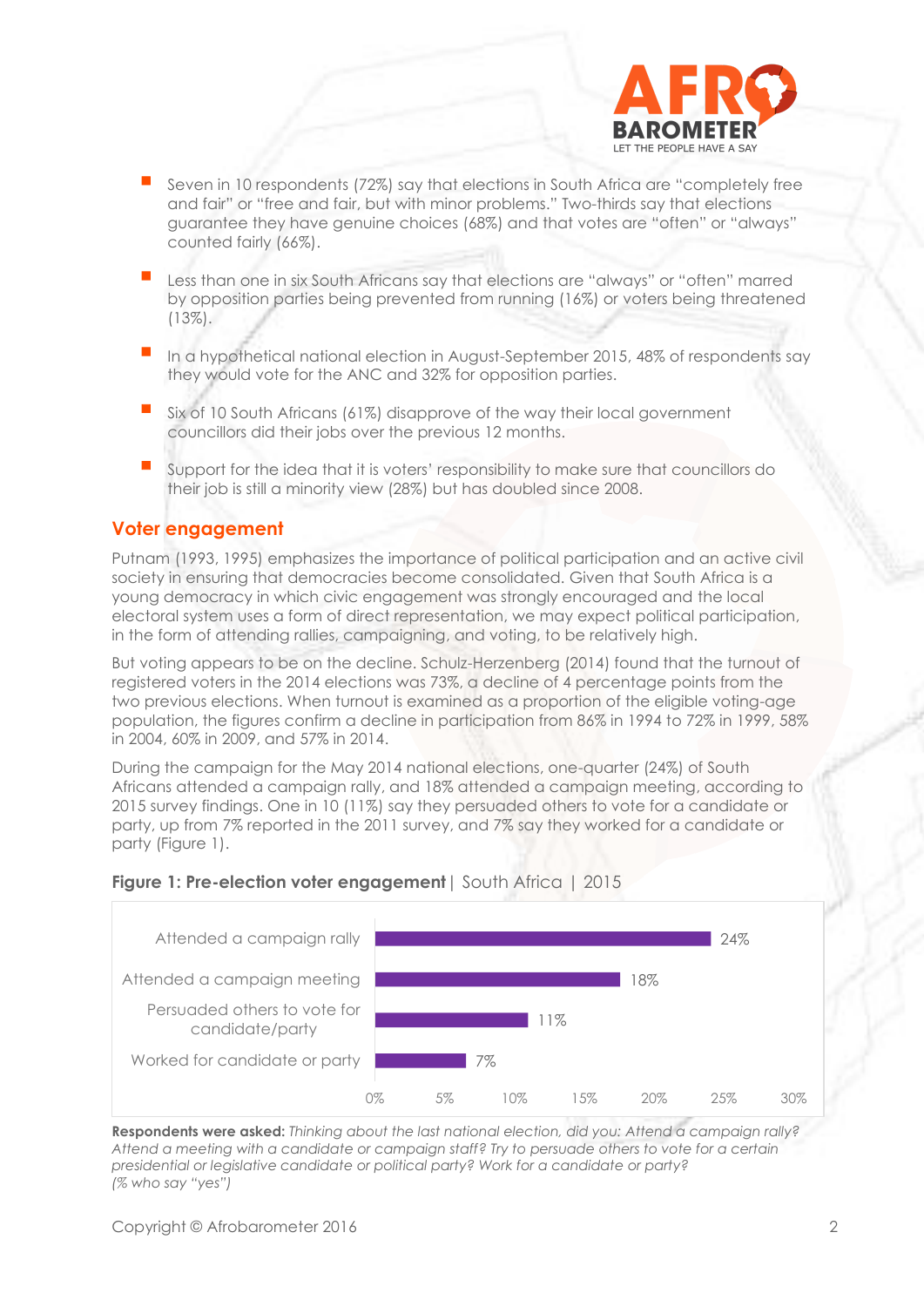

Attending campaign rallies is more popular among citizens who "feel close to" the ANC (33%) and the Economic Freedom Fighters (EFF) (29%) than among Democratic Alliance (DA) supporters (14%) (Figure 2). Respondents in the middle age range (30-49 years old) are more likely to attend a rally (28%) than their younger (22%) or older counterparts (18%), and black respondents (29%) are far more likely to attend a rally than other races.

In a breakdown by province, residents of Mpumalanga (48%) are at least twice as likely to attend a campaign rally as those in in Gauteng, the Northern Cape, the Western Cape, Free State, and KwaZulu-Natal. About three in 10 rural respondents (31%) say they attended a rally, compared to only 21% of urban dwellers.

**Figure 2: Attending a rally** | by party affiliation, age, race, gender, province, and urban/rural location **|** South Africa | 2015



**Respondents were asked:** *Thinking about the last national election, did you: Attend a campaign rally?* (% who say "yes")

#### **Holding leaders accountable**

While participation in campaigns may reflect some faith in the efficacy of the electoral system, recent protest action surrounding the Fees Must Fall movement would indicate that South Africans feel a need to hold leaders accountable through other forms of participation.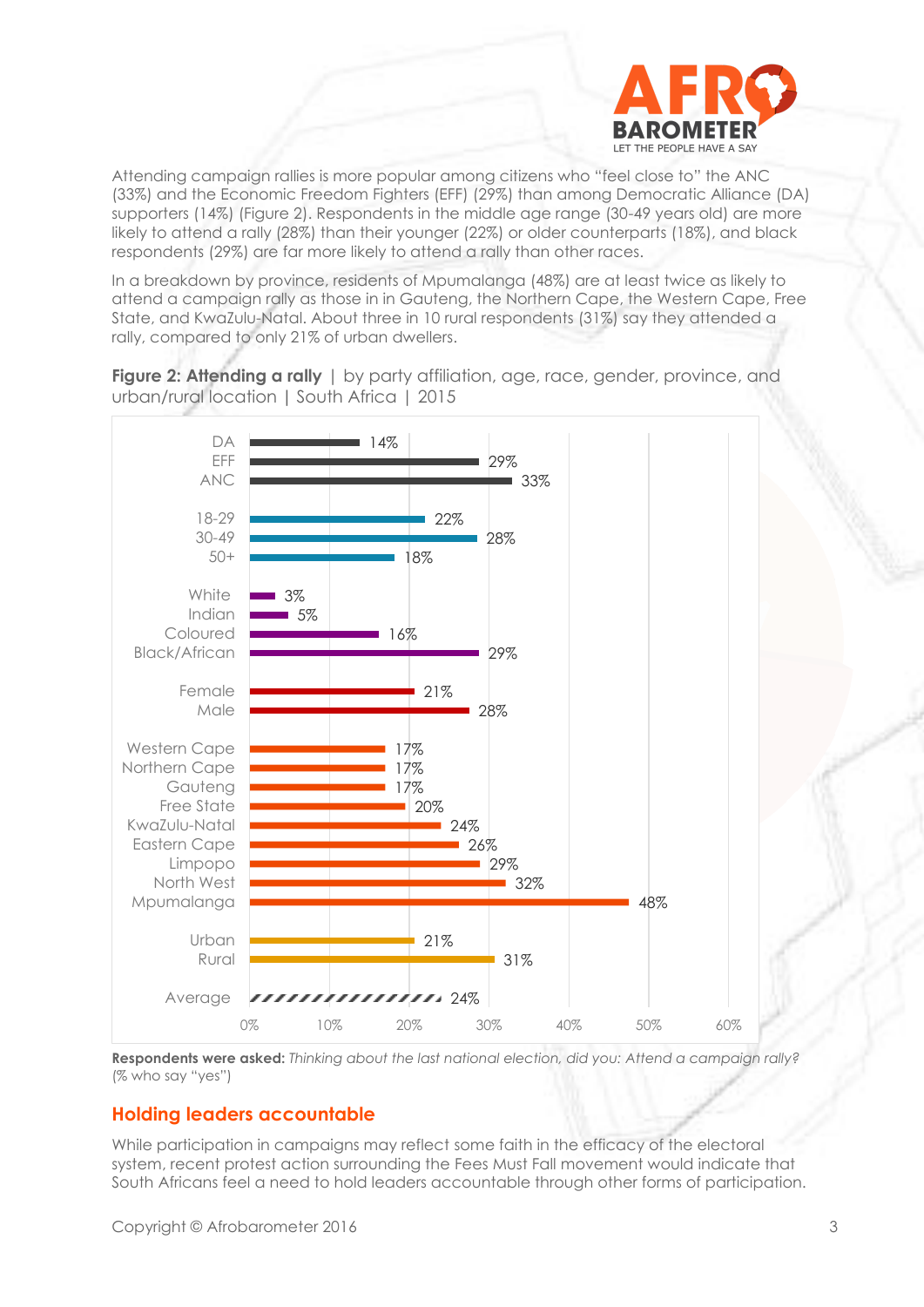

Ideally, elections are designed to suit the needs of a society based upon historical events as well as desired outcomes (Duverger, 1972; Lindberg, 2005). In a previously divided society, there is a strong need for representation and accountability. At the local level, where South Africans vote for specific ward councillors and parties, elections should allow citizens to feel that they are represented and are holding leaders and parties accountable.

When South Africans are asked to reflect on how well elections work, a plurality (44%) say they ensure that Parliament reflects the views of voters (a decrease from 49% in 2005 and 50% in 2008). A smaller proportion (36%) say elections enable voters to remove leaders who don't do what they people want (Figure 3). These results suggest that for the majority of South Africans, their power stops at the vote; once they have voted, there is no control over their representation.





**Respondents were asked:** *Think about how elections work in practice in this country. How well do elections: Ensure that members of Parliament reflect the views of voters? Enable voters to remove from office leaders who do not do what the people want (% who say "well" or "very well")* 

# **Quality of elections**

#### *Freeness and fairness of elections in South Africa*

To a large extent, the legitimacy of a political and electoral system lies in what people perceive it to be. Lipset (1959) points out that legitimacy and efficacy are important factors in creating stable democracies. A majority of South Africans do not believe that their electoral choice controls decision-making beyond the vote, but do they believe that the system is legitimate? Elections have consistently been seen as a success based upon their freeness and fairness.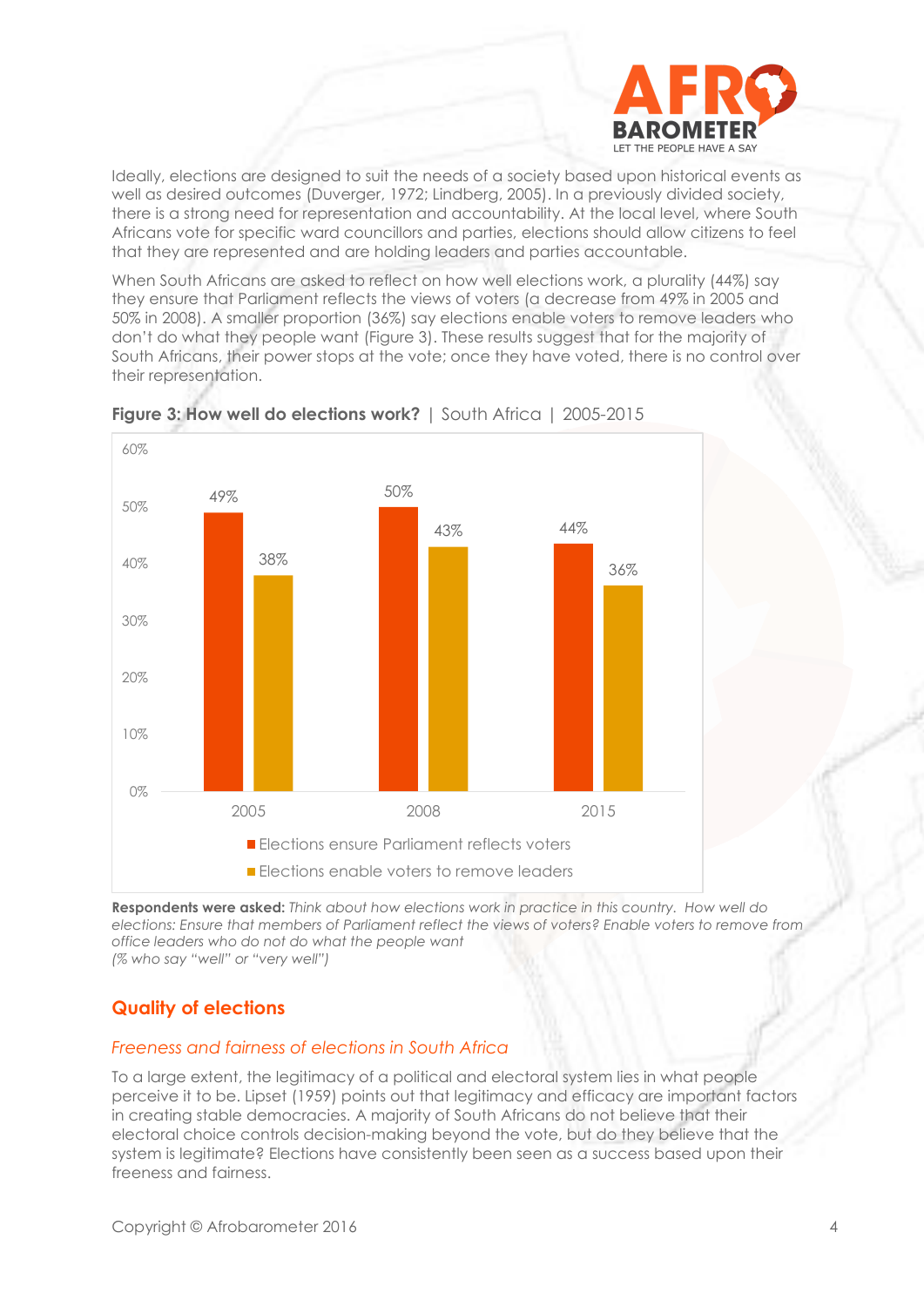

Since the first Afrobarometer survey in South Africa in 2000, more than seven in 10 respondents have consistently said elections are either "completely free and fair" or "free and fair, but with minor problems." In 2015, 72% agree with this assessment, while only 20% say

To further explore this data, please visit Afrobarometer's online data analysis facility at www.afrobarometer.org/online-data-analysis. elections are "not free and fair" or are "free and fair with major problems" (Figure 4).

Black respondents are more likely to see the 2014 national election as free and fair (76%) than Coloured (66%), white (57%), or Indian citizens (49%) (Figure 5).

Eight in 10 ANC supporters (81%) say the election was free and fair, and even among opposition and unaffiliated respondents, more than six in 10 agree. Respondents with no formal education are less likely to see the election as free and fair than those with at least some schooling.

On other indicators of the freedom and fairness of elections, majorities of South Africans say that the votes are "always" or "often" counted fairly (66%), the media "always" or "often" provides fair coverage of all candidates (54%), and voters "always" or "often" have a genuine choice (68%) (Figure 6).



**Figure 4: How free and fair are elections?** | South Africa | 2000-2015

**Respondents were asked:** *On the whole, how would you rate the freeness and fairness of the last national election?*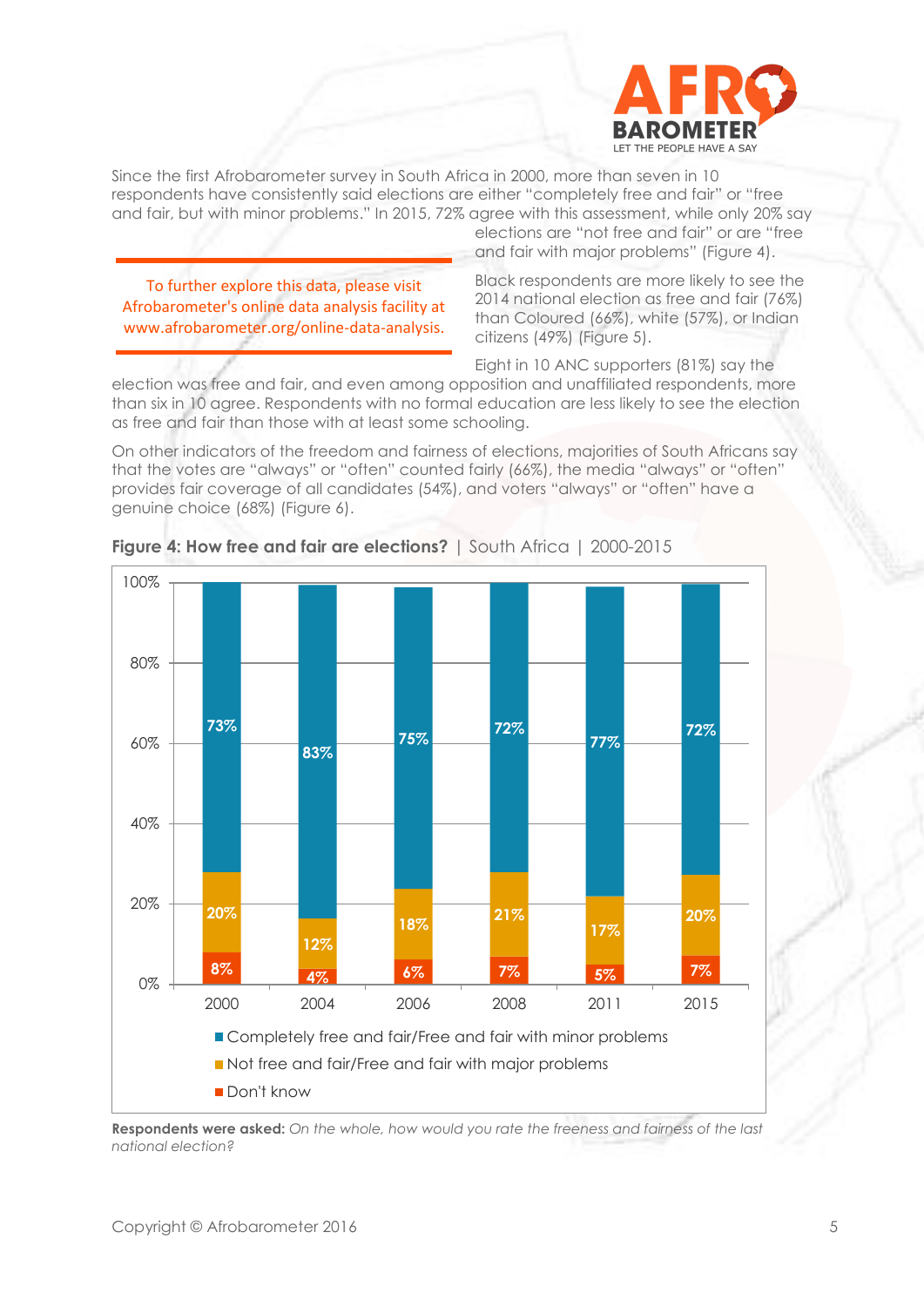



**Figure 5: Elections are free and fair**  $|$  by race, party affiliation, education, age, gender, and location | South Africa | 2015

**Respondents were asked:** *On the whole, how would you rate the freeness and fairness of the last national election?* (% who say "completely free and fair" or "free and fair, but with minor problems")



**Figure 6: Fair vote count, fair media coverage, genuine choice** | South Africa | 2015

**Respondents were asked:** In your opinion, how often do the following things occur in this country's elections: *Votes are counted fairly? The media provides fair coverage of all candidates? Voters are offered a genuine choice in the elections?*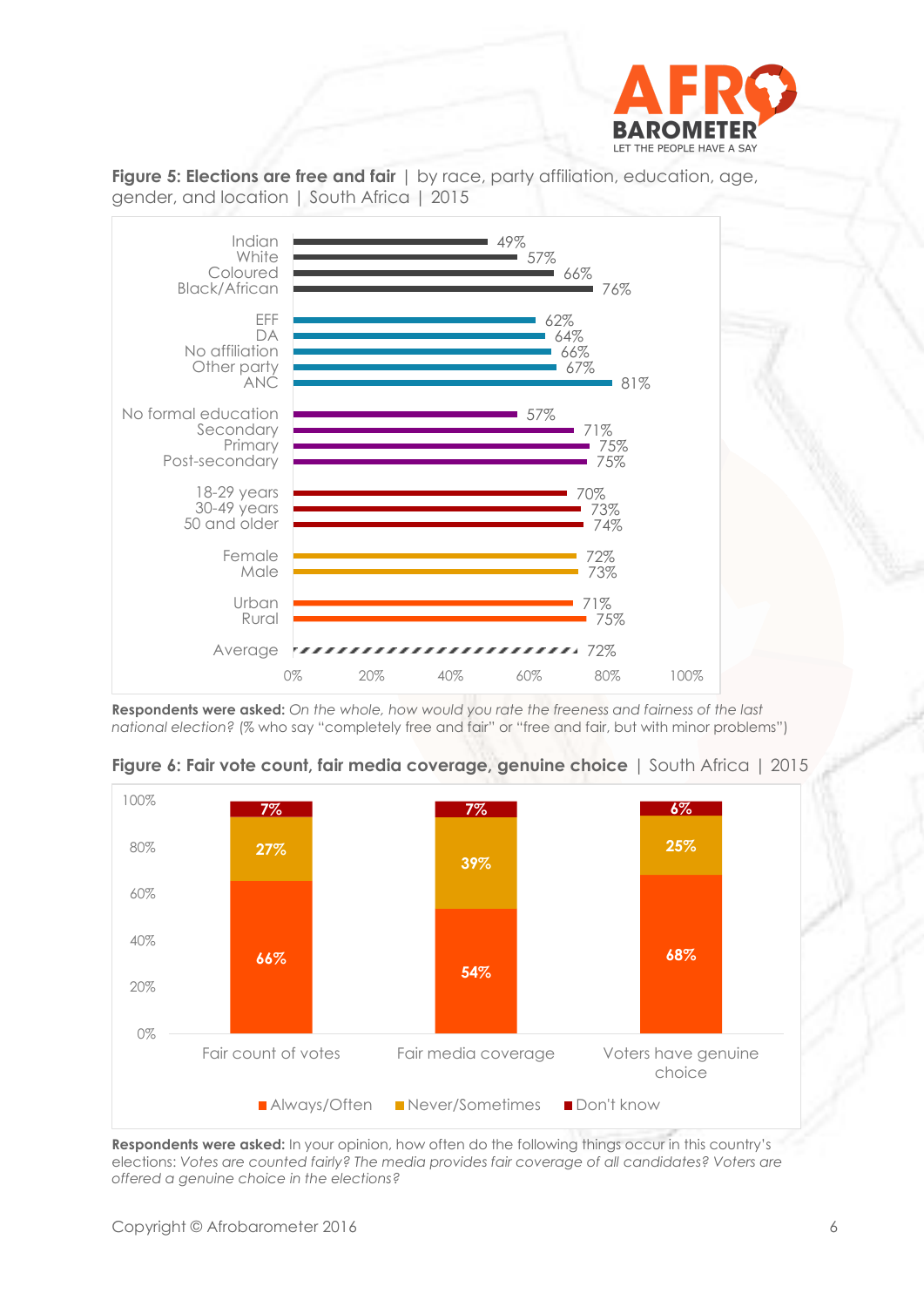

#### *Fear and intimidation during elections*

Another aspect of electoral legitimacy lies in the voter's ability to make a choice without fear or interference. When asked to assess the frequency of threats to election quality, 13% say voters are "always" or "often" threatened with violence at the polls, 27% say voters are "always" or "often" bribed, and 16% say opposition candidates are "always" or "often" prevented from running for office (Figure 7).

A large majority of respondents do not personally fear becoming a victim of political intimidation or violence during election campaigns (Figure 8). Over time, the proportion who say they are "not at all" afraid has increased from 38% in 2008 to 53% in 2011 and 62% in 2015.



#### **Figure 7: Frequency of threats to election quality I South Africa I 2015**

**Respondents were asked***: In your opinion, how often do the following things occur in this country's elections: Voters are threatened with violence at the polls? Voters are bribed? Opposition candidates are prevented from running for office?* 

**Figure 8: Fear and intimidation during elections** | South Africa | 2008-2015



**Respondents were asked:** *During election campaigns in this country, how much do you personally fear becoming a victim of political intimidation or violence?*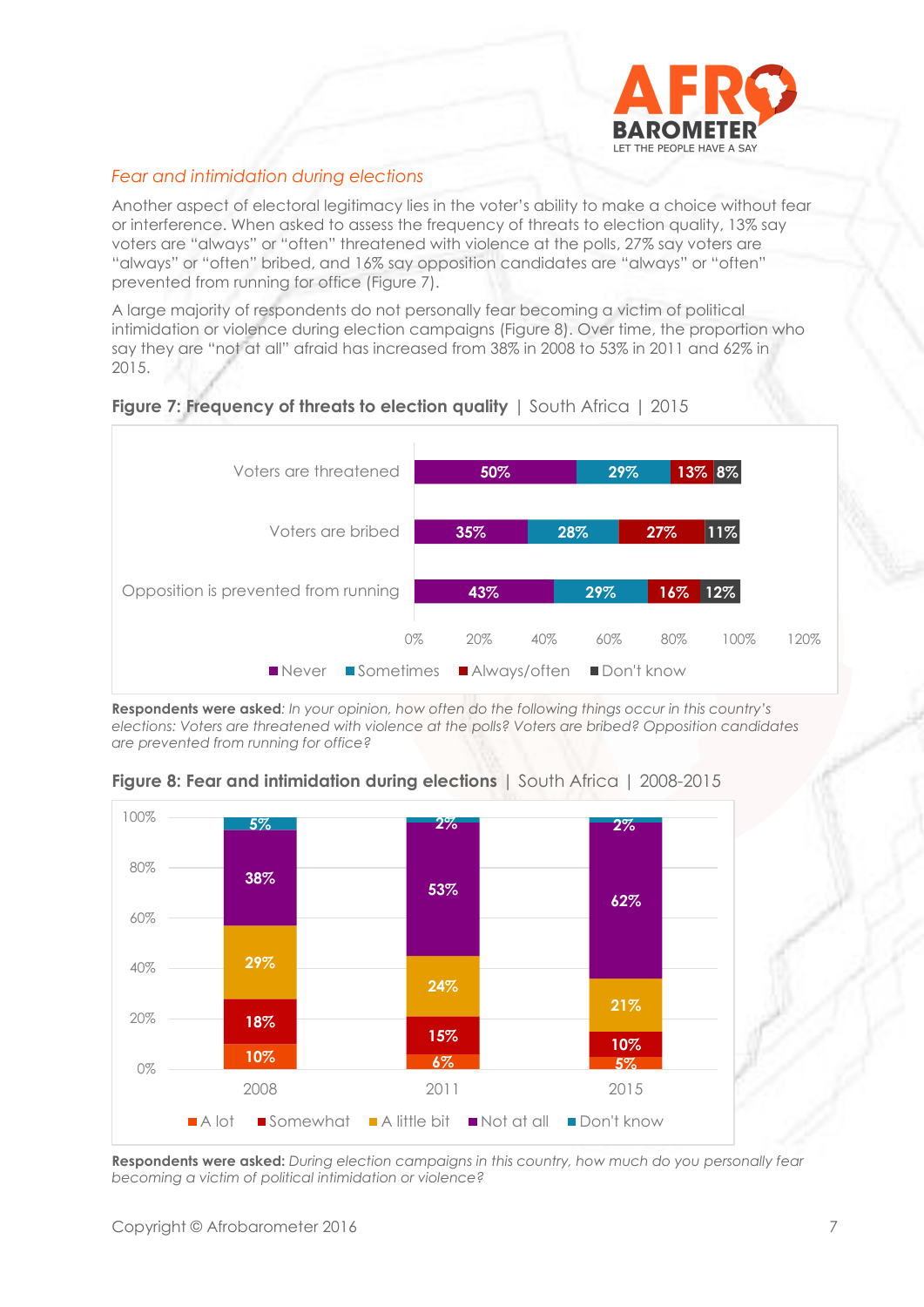

A comparison of Southern African countries shows that on average, 20% of respondents say they fear political intimidation or violence "a lot" or "somewhat." South Africa falls below average with 16%. More than four in 10 Zimbabweans (42%) say they fear intimidation "a lot" or "somewhat," while Mauritians (4%) express the least fear (Figure 9).





**Respondents were asked:** *During election campaigns in this country, how much do you personally fear becoming a victim of political intimidation or violence? (% who say "a lot" or "somewhat")*

# **Voting intentions**

In the 2014 national elections, South Africans gave the ANC 62% of the vote. The largest opposition party, the DA, secured 22% of the vote, while the new EFF established itself as the third-largest political party nationally with 6% of the vote. The other 29 political parties that contested the national elections shared the remaining 9%, with no party obtaining more than 2% (Schulz-Herzenberg, 2014).

When asked how they would vote in a hypothetical national election in August-September 2015, 48% of respondents chose the ANC, compared to 32% for opposition parties, 6% who would not vote, and 14% who were undecided. Over time, survey respondents' intended vote for the ANC has fluctuated, from 56% in 2000 to a high of 66% in 2004 to a low of 45% in 2008. The proportion of respondents intending to vote for opposition parties declined from 30% in the 2000 survey to a low of 11% in 2006, followed by steady gains totalling 21 percentage points by 2015 (Figure 10).

In these expressions of voting intentions at the national level, support for the ANC is highest among black Africans (59%), compared to only 3% of white citizens (Figure 11). Majorities of those with secondary, primary, or no formal education say they intend to vote for the ANC, while only 36% of those with post-secondary education say the same. Rural residents (61%) are far more likely than urbanites (42%) to say they'll vote for the ANC, while youth (46%) are slightly less supportive than those over age 29.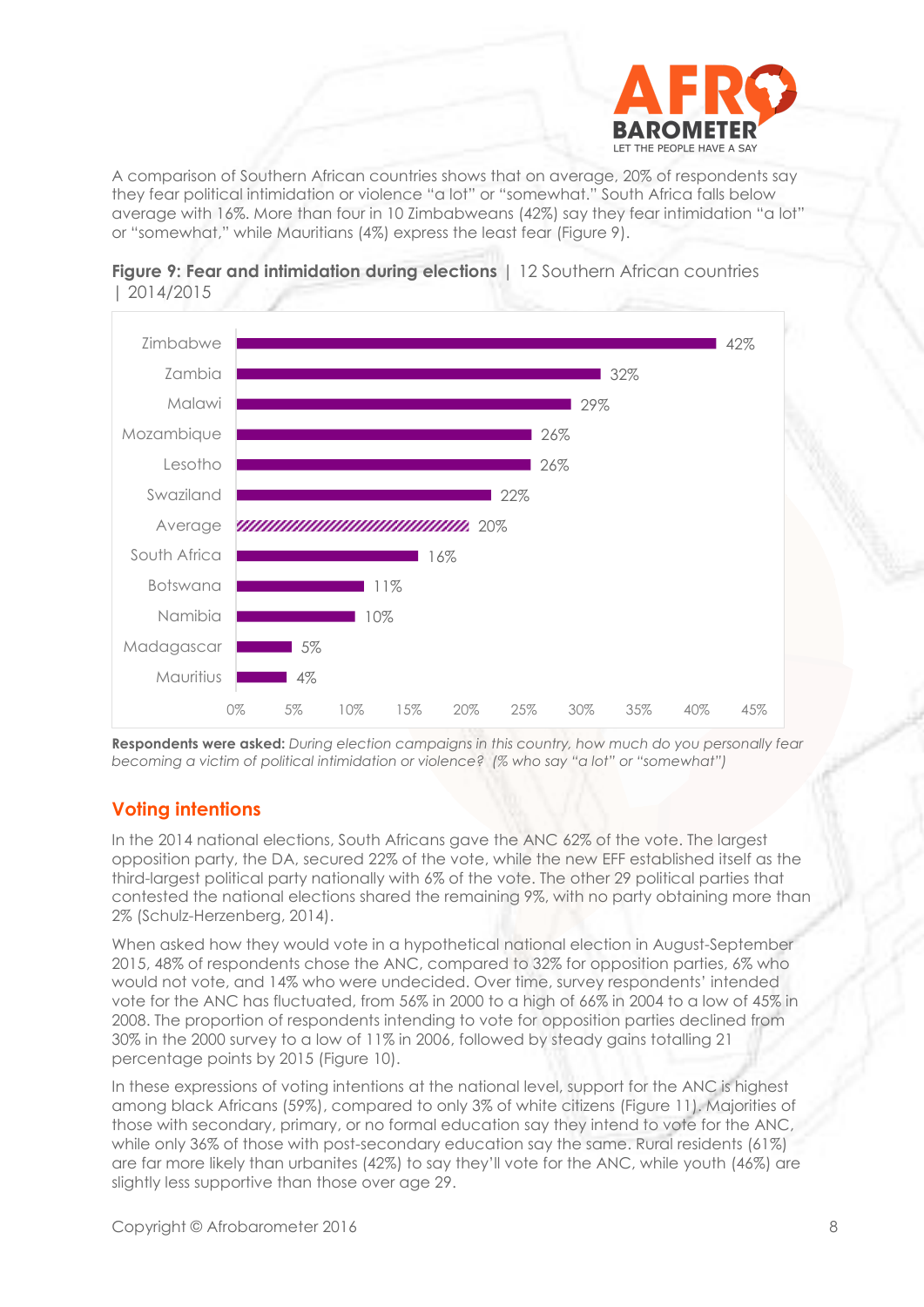



**Figure 10: Who would South Africans vote for?** | South Africa | 2000-2015

**Respondents were asked:** *If national elections were held tomorrow, which party's candidate would you vote for?* 

**Figure 11: Who is most likely to vote for the ANC?** | by race, education, age, gender, and location | South Africa | 2015



**Respondents were asked:** *If national elections were held tomorrow, which party's candidate would you vote for? (% who say they would vote for the ANC)*

These results seem to confirm previous voting behaviour literature describing voting in South Africa as dominated by racial and other identities (Ferree, 2006; Norris & Mattes, 2003; Du Toit, 1999). Thus support for the ANC may often be a function of racial identity, lived experience under apartheid, and loyalty to the former liberation movement (Mattes, 2011).

Copyright © Afrobarometer 2016 99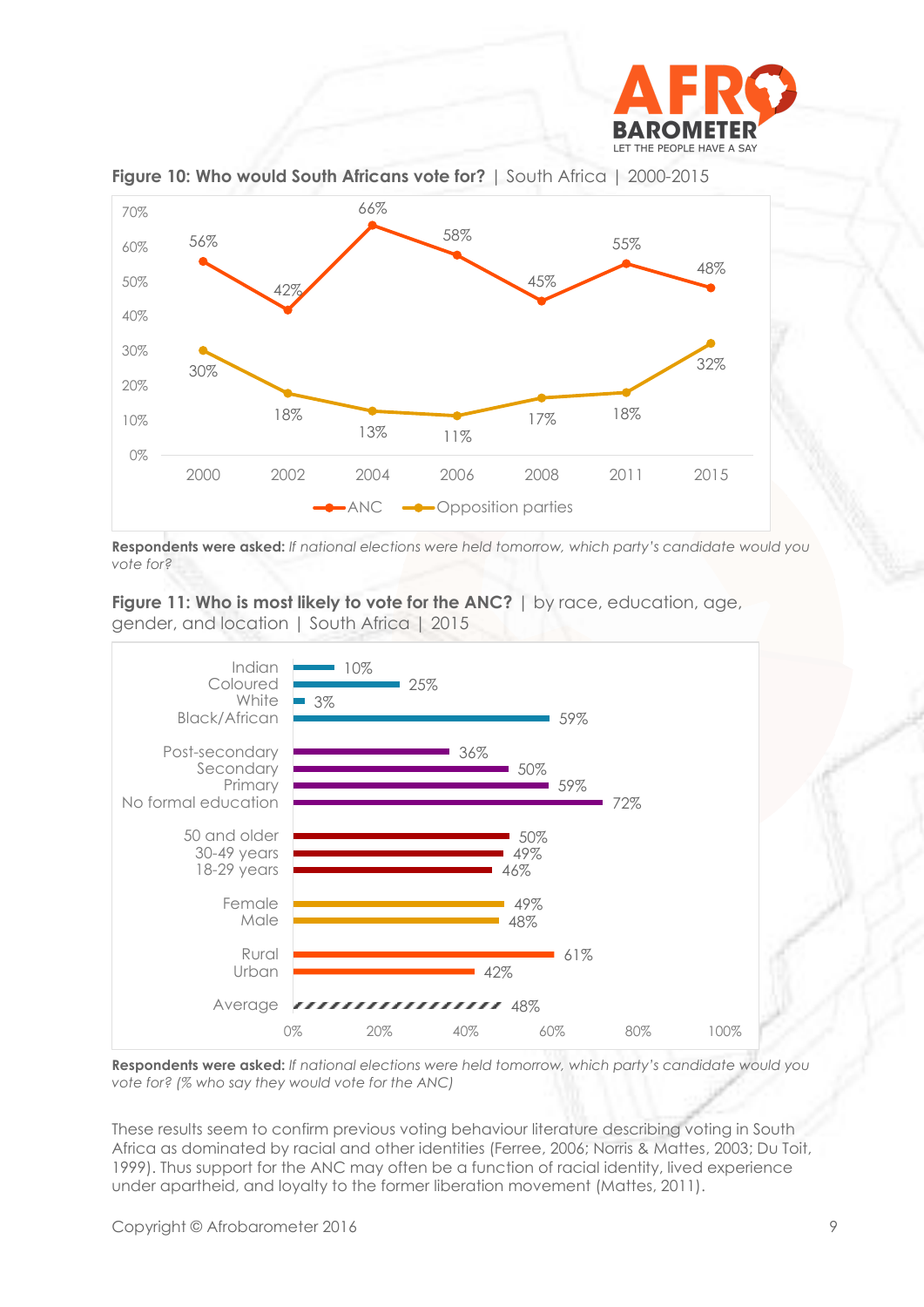

Breaking survey responses down by major city may provide some insight, although the voting intentions still focus on national (rather than local) elections. In the hypothetical national election in 2015, the ANC would have won by majorities in Buffalo City (70%) and eThekwini (51%) and by a plurality in Johannesburg (41%) (Figure 12). Opposition parties in a coalition would have fared better in Tshwane (44%), Nelson Mandela Bay (42%), and Mangaung (43%). A breakdown by individual party shows that the DA would have come out on top in Cape Town (40%), taken a plurality in Nelson Mandela Bay (35%), and pushed the ANC below 50% and increased its seats in Ekurhuleni (27%) and Tshwane (23%) (Figure 13).



**Figure 12: Voting intentions for political parties**| by major city | South Africa | 2015

**Respondents were asked:** *If national elections were held tomorrow, which party's candidate would you vote for?* 



**Figure 13: Voting intentions for opposition parties**  $\vert$  by major city  $\vert$  South Africa | 2015

**Respondents were asked:** *If national elections were held tomorrow, which party's candidate would you vote for? (% who say "DA," "EFF," or "Other")*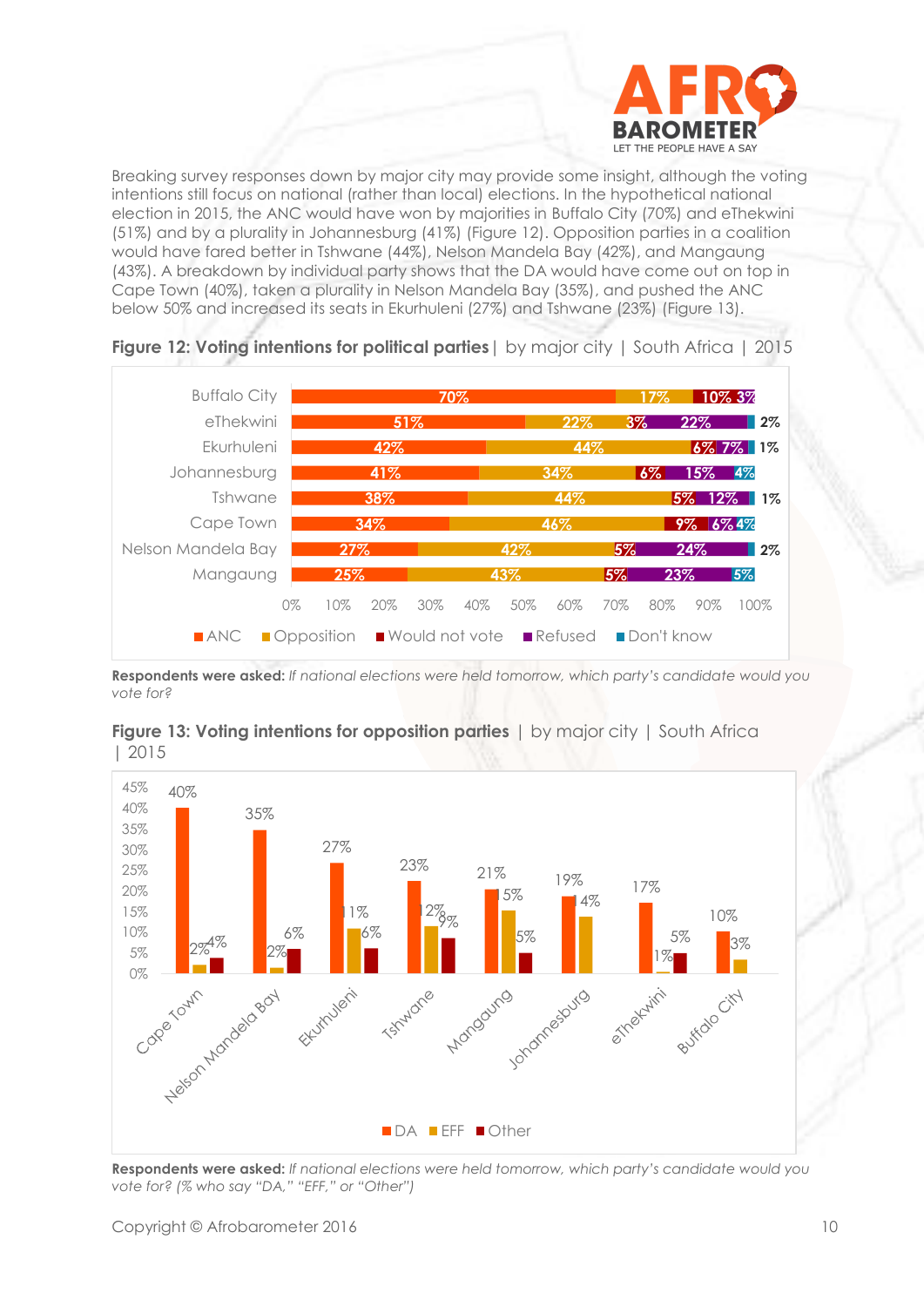

While these survey results offer a view of the landscape for national elections at various points in time, they don't necessarily predict local races, where familiarity with local government councillors and candidates, councillors' previous job performance, and other local factors may play important roles.

#### **Local government elections and councillor performance**

One of the drivers of competitive local elections should be how well councillors do their jobs. On average across South Africa, 61% of respondents "disapprove" or "strongly disapprove" of the way their elected local councillors performed over the previous 12 months (Figure 14). Disapproval has been the majority assessment in all surveys except in 2004 (34%) and 2008 (44%) (Chingwete, 2015). Nearly five in 10 respondents say local government performed "fairly well" or "very well" in maintaining roads (48%) and markets (49%), an improvement on both ratings from previous years (Figure 15).

When asked who should be responsible for making sure that, once elected, local government councillors do their jobs, respondents are split (Figure 16). Three in 10 (31%) say the local council should hold councillors accountable, 28% say the voters, 22% say their political party, and 16% say the national government (executive). Support for the idea that voters should hold councillors responsible has doubled since 2008, including a 7-percentagepoint increase since 2011.



#### **Figure 14: Local government councillors' performance ratings** | South Africa | 2000-2015

**Respondents were asked:** *Do you approve or disapprove of the way that the following people have performed their jobs over the past 12 months, or haven't you heard enough about them to say: Your elected local government councillor?*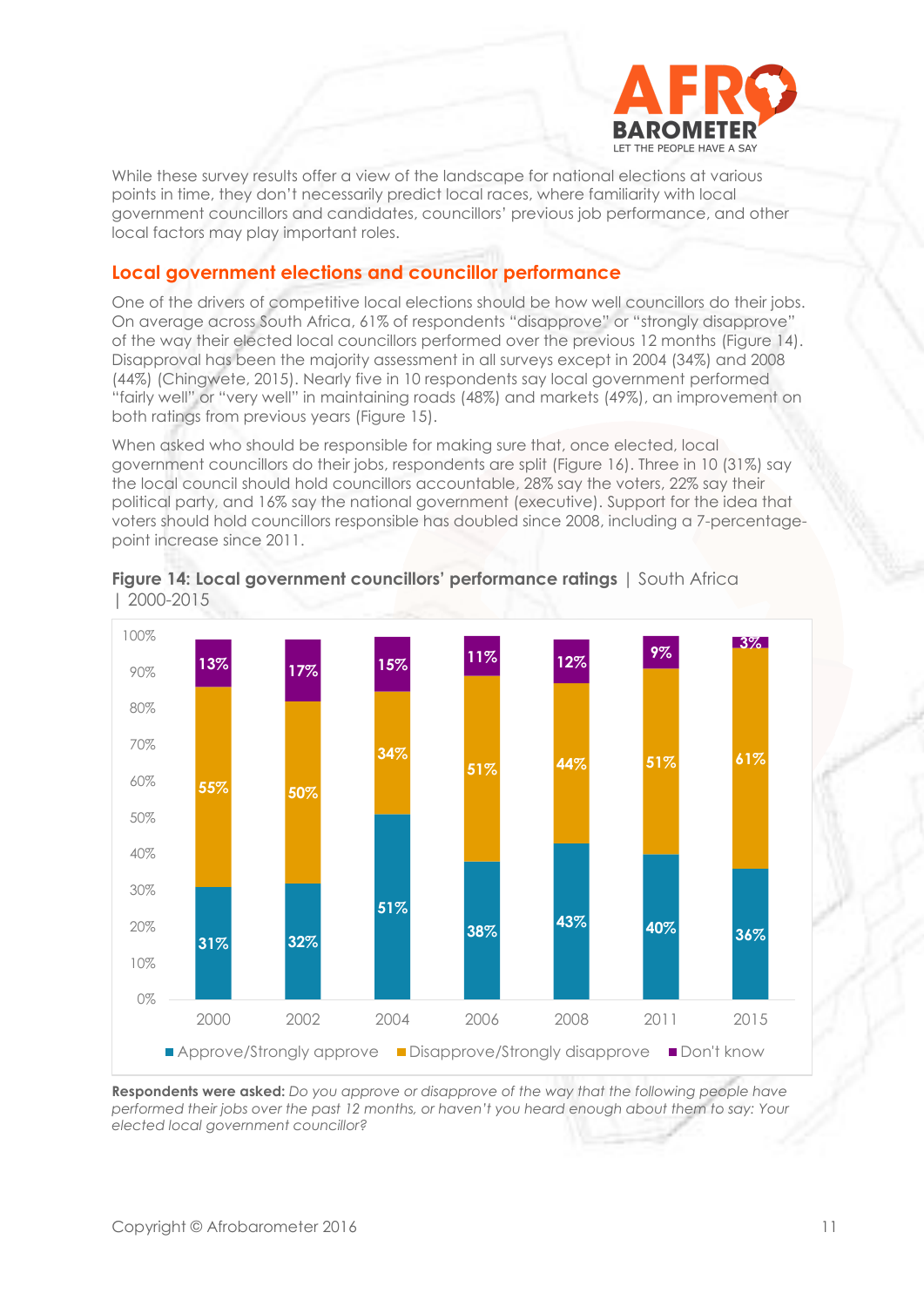





**Respondents were asked:** *How well or badly would you say your local government is handling the following matters, or haven't you heard enough about them to say: Maintaining local roads? Maintaining local market places? Keeping the community clean? (% who say "very well" or "fairly well")*



**Figure 16: Who should make sure local government councillors do their job?**  |South Africa | 2006-2015

**Respondents were asked***: Who should be responsible for making sure that, once elected, local government councillors do their jobs?*

# **Conclusion**

South Africans generally perceive their elections as free and fair and express little fear of election-related violence or intimidation. But they have become more skeptical about how well elections work to ensure that voters' views are represented and that voters are able to remove non-performing leaders from power. Survey responses indicate that if national elections had been held last year, the ANC would have seen its majority shrink while opposition parties gained ground.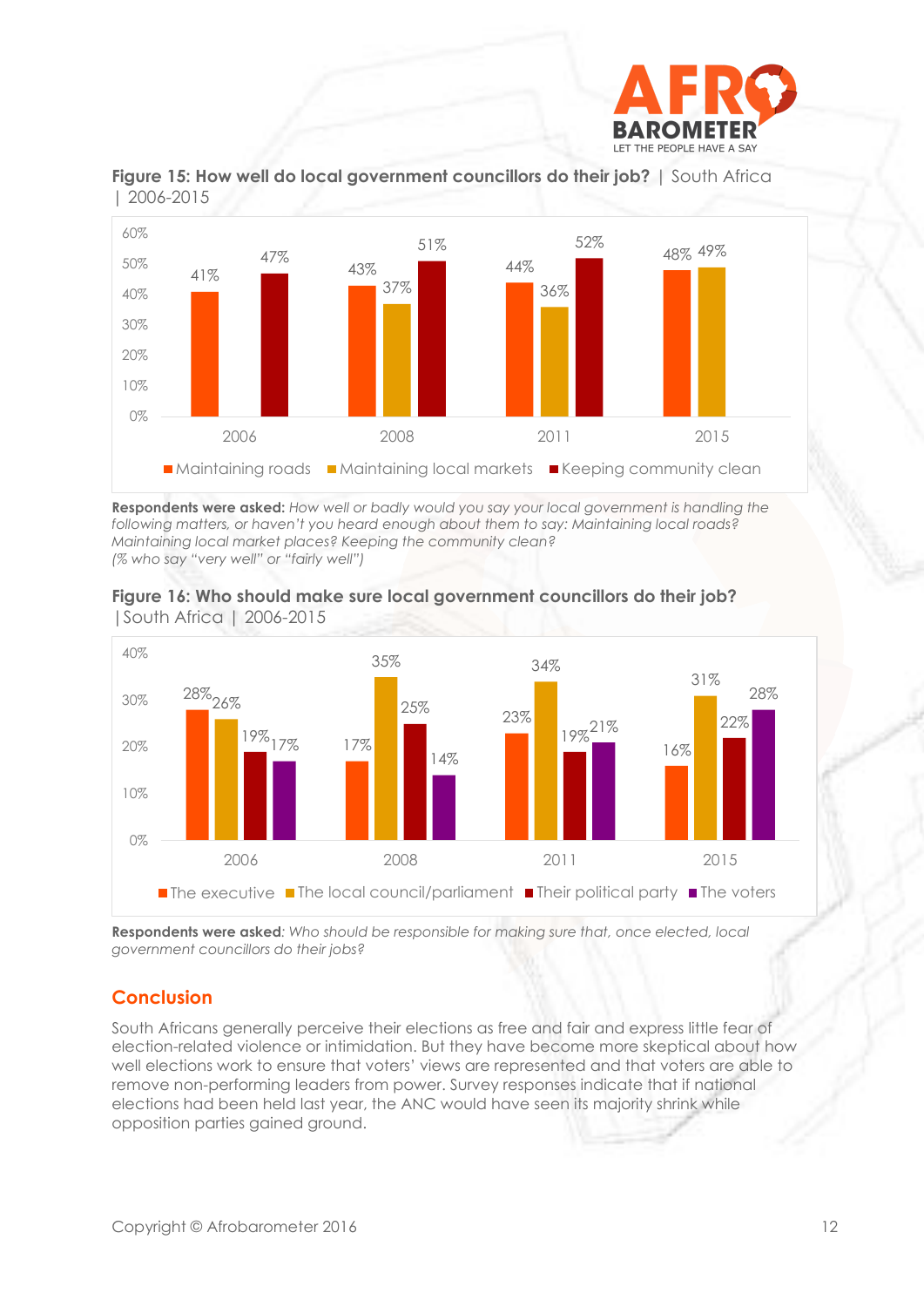

### **References**

- Cele, S. (2016). IEC heads to ConCourt to ensure elections go ahead. Available at [http://city](http://city-press.news24.com/News/iec-heads-to-concourt-to-ensure-elections-go-ahead-20160316)[press.news24.com/News/iec-heads-to-concourt-to-ensure-elections-go-ahead-](http://city-press.news24.com/News/iec-heads-to-concourt-to-ensure-elections-go-ahead-20160316)[20160316.](http://city-press.news24.com/News/iec-heads-to-concourt-to-ensure-elections-go-ahead-20160316)
- Chingwete, A. (2015). South Africans disapprove of government's performance on unemployment, housing, crime. Afrobarometer Dispatch No. 64. Available at http://afrobarometer.org/publications/ad64-south-africans-disapprove-governmentsperformance-unemployment-housing-crime.
- Du Toit, P. (1999). The South African voter and the racial census. *Politiea: Journal for the Political Sciences, 18*(2), 6-22.
- Duverger, M. (1972). Factors in a two-party and multi-party system. In V. O. Key (Ed.), *Parties, Politics and Pressure Groups.* New York: Thomas Y. Crowell Co.
- Ferree, K. E. (2006). Explaining South Africa's racial census. *Journal of Politics,* 68(4), 803-815.
- Griffiths, J. (2015). #FeesMustFall focuses attention on tuition increases. Media Tenor. Available at [https://www.scribd.com/doc/287690577/Media-Tenor-Feesmustfall-](https://www.scribd.com/doc/287690577/Media-Tenor-Feesmustfall-Analysis)[Analysis.](https://www.scribd.com/doc/287690577/Media-Tenor-Feesmustfall-Analysis)
- Independent Electoral Commission of South Africa. (2016). Electoral Commission sending over 5 million SMSes to registered voters without addresses. Available at [http://www.elections.org.za/content/About-Us/News/Electoral-Commission-sending](http://www.elections.org.za/content/About-Us/News/Electoral-Commission-sending-over-5-million-SMSes-to-registered-voters-without-addresses/)[over-5-million-SMSes-to-registered-voters-without-addresses/.](http://www.elections.org.za/content/About-Us/News/Electoral-Commission-sending-over-5-million-SMSes-to-registered-voters-without-addresses/)
- Lindberg, S. I. (2005). Consequences of electoral systems in Africa: A preliminary inquiry. *Electoral Studies, 24*(2005), 41-64.
- Lipset, S.M. (1959). Some social requisites of democracy: Economic development and political legitimacy. *American Political Science Review, 53*(1), 69-105.
- Mattes, R. (2011). The born frees: The prospects for generational change in post-apartheid South Africa. Available at

[http://cssr.uct.ac.za/sites/cssr.uct.ac.za/files/pubs/WP292.pdf.](http://cssr.uct.ac.za/sites/cssr.uct.ac.za/files/pubs/WP292.pdf)

- Norris, P., & Mattes, R. (2003). Does ethnicity determine support for the governing party? The structural and attitudinal basis of partisan identification in 12 African nations. Available at [http://www.hks.harvard.edu/fs/pnorris/Acrobat/](http://www.hks.harvard.edu/fs/pnorris/Acrobat/%20Ethnic%20cleavages%20and%20party%20support%20in%20Africa.pdf) 
	- [Ethnic%20cleavages%20and%20party%20support%20in%20Africa.pdf.](http://www.hks.harvard.edu/fs/pnorris/Acrobat/%20Ethnic%20cleavages%20and%20party%20support%20in%20Africa.pdf)
- Putnam, R. D. (1993). *Making democracies work: Civic traditions in modern Italy.* Princeton, NJ: Princeton University Press.
- Putnam, R.D. (1995). Bowling alone: America's declining social capital. *Journal of Democracy, 6*(1), 65-78.
- Rabkin, F., & Mashego, P. (2016). Constitutional Court ponders interim solution in voters' address debacle. Available at [http://www.bdlive.co.za/national/2016/05/10/Constitutional-Court-ponders-interim](http://www.bdlive.co.za/national/2016/05/10/Constitutional-Court-ponders-interim-solution-in-voters%E2%80%99-address-debacle/article510532.ece)[solution-in-voters%E2%80%99-address-debacle/article510532.ece.](http://www.bdlive.co.za/national/2016/05/10/Constitutional-Court-ponders-interim-solution-in-voters%E2%80%99-address-debacle/article510532.ece)
- Schulz-Herzenberg, C. (2014). Voter participation in the South African elections of 2014. Policy brief 61. Institute for Security Studies. Available at [www.issafrica.org.](http://www.issafrica.org/)